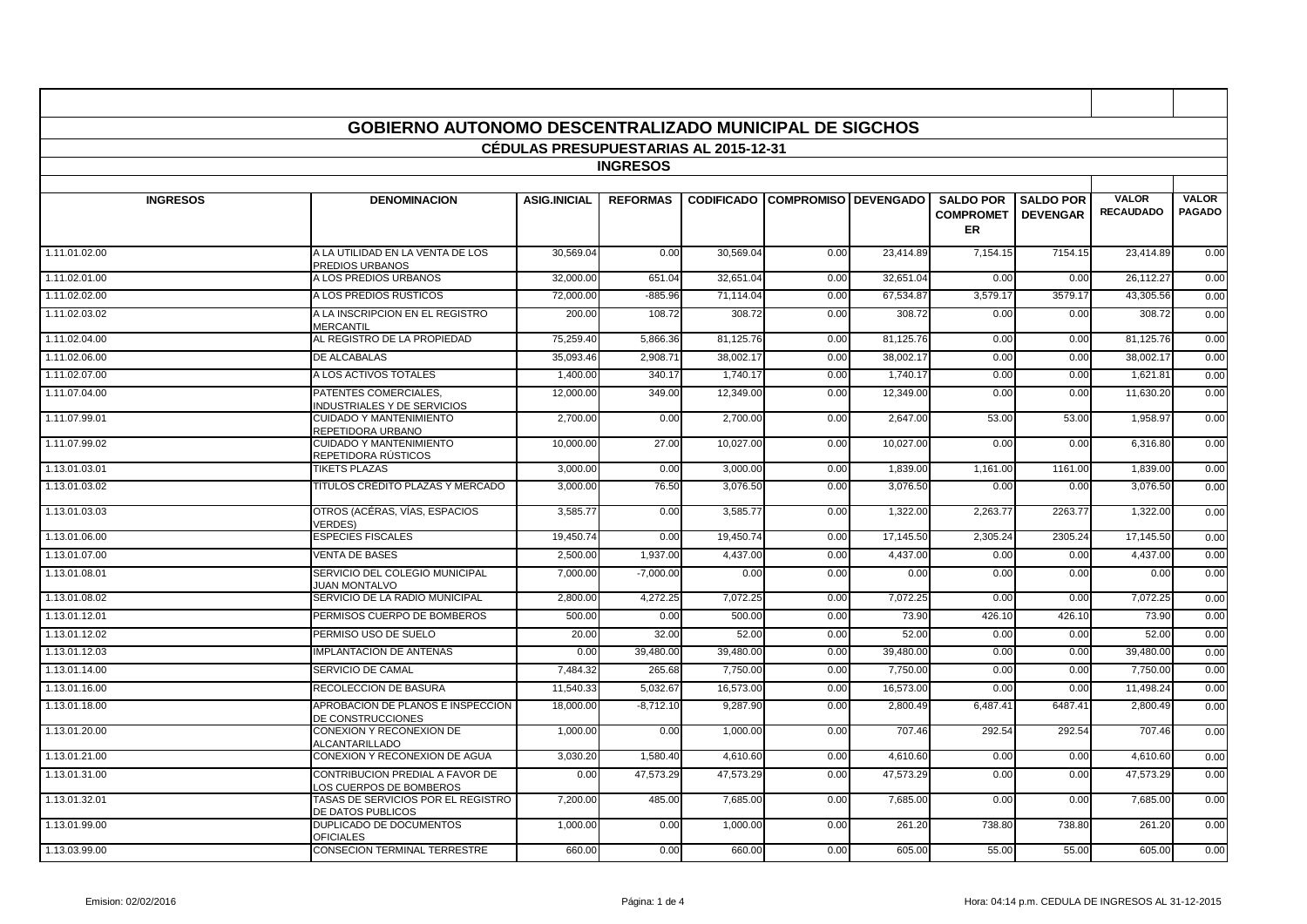|                                              | <b>GOBIERNO AUTONOMO DESCENTRALIZADO MUNICIPAL DE SIGCHOS</b>                                                           |                     |                 |              |                                        |              |                                      |                                     |                                  |                               |
|----------------------------------------------|-------------------------------------------------------------------------------------------------------------------------|---------------------|-----------------|--------------|----------------------------------------|--------------|--------------------------------------|-------------------------------------|----------------------------------|-------------------------------|
| <b>CEDULAS PRESUPUESTARIAS AL 2015-12-31</b> |                                                                                                                         |                     |                 |              |                                        |              |                                      |                                     |                                  |                               |
| <b>INGRESOS</b>                              |                                                                                                                         |                     |                 |              |                                        |              |                                      |                                     |                                  |                               |
| <b>INGRESOS</b>                              | <b>DENOMINACION</b>                                                                                                     | <b>ASIG.INICIAL</b> | <b>REFORMAS</b> |              | <b>CODIFICADO COMPROMISO DEVENGADO</b> |              | <b>SALDO POR</b><br><b>COMPROMET</b> | <b>SALDO POR</b><br><b>DEVENGAR</b> | <b>VALOR</b><br><b>RECAUDADO</b> | <b>VALOR</b><br><b>PAGADO</b> |
|                                              |                                                                                                                         |                     |                 |              |                                        |              | ER                                   |                                     |                                  |                               |
| 1.13.04.07.00                                | CM. ADOQUINADOS DE SIGCHOS (<br><b>INVENTARIO DE OBRAS 2012)</b>                                                        | 6,661.00            | 2,000.56        | 8,661.56     | 0.00                                   | 8,661.56     | 0.00                                 | 0.00                                | 4,686.48                         | 0.00                          |
| 1.13.04.11.00                                | CM. MEJORAMIENTO SISTEMAS DE AGUA<br>POTABLE DE SIGCHOS                                                                 | 6,262.85            | 0.00            | 6,262.85     | 0.00                                   | 4.854.00     | 1,408.85                             | 1408.85                             | 4,745.00                         | 0.00                          |
| 1.13.04.14.00                                | CONTRIBUCIÓN ADICIONAL PARA LOS<br>CUERPOS DE BOMBEROS PROVENIENTE<br>DE LOS SERVICIOS DE ALUMBRADO<br><b>ELÉCTRICO</b> | 97,415.22           | 23,826.44       | 121,241.66   | 0.00                                   | 121,241.66   | 0.00                                 | 0.00                                | 121,241.66                       | 0.00                          |
| 1.14.02.99.01                                | OTRAS VENTAS DE PRODUCTOS Y<br><b>MATERIALES</b>                                                                        | 393.86              | $-393.86$       | 0.00         | 0.00                                   | 0.00         | 0.00                                 | 0.00                                | 0.00                             | 0.00                          |
| 1.14.02.99.02                                | <b>VENTA DE MEDIDORES</b>                                                                                               | 148.94              | 0.00            | 148.94       | 0.00                                   | 136.80       | 12.14                                | 12.14                               | 136.80                           | 0.00                          |
| 1.14.03.01.01                                | DOTACIÓN DE AGUA POTABLE                                                                                                | 24,237.17           | 4,246.36        | 28,483.53    | 0.00                                   | 28,483.53    | 0.00                                 | 0.00                                | 22,705.00                        | 0.00                          |
| 1.14.03.01.02                                | MANTENIMIENTO DE CALZADA                                                                                                | 538.6               | 0.00            | 538.6        | 0.00                                   | 471.07       | 67.54                                | 67.54                               | 471.07                           | 0.00                          |
| 1.14.03.03.00                                | <b>ALCANTARRILLADO</b>                                                                                                  | 4,310.00            | 19.00           | 4,329.00     | 0.00                                   | 4,329.00     | 0.00                                 | 0.00                                | 3,466.50                         | 0.00                          |
| 1.14.03.99.01                                | LÍNEAS DE FÁBRICA                                                                                                       | 18.969.09           | 0.00            | 18,969.09    | 0.00                                   | 14,375.19    | 4,593.90                             | 4593.90                             | 14,375.19                        | 0.00                          |
| 1.17.01.99.01                                | <b>INTERESES FONDOS DE GARANTIA</b>                                                                                     | 1.869.14            | $-1,869.14$     | 0.00         | 0.00                                   | 0.00         | 0.00                                 | 0.00                                | 0.00                             | 0.00                          |
| 1.17.01.99.02                                | <b>INTERESES BANCO DE FOMENTO</b>                                                                                       | 20.00               | 0.00            | 20.00        | 0.00                                   | 1.63         | 18.37                                | 18.37                               | 1.63                             | 0.00                          |
| 1.17.02.02.01                                | ARRENDAMIENTO SALA DE VELACIONES                                                                                        | 500.00              | 40.00           | 540.00       | 0.00                                   | 540.00       | 0.00                                 | 0.00                                | 540.00                           | 0.00                          |
| 1.17.02.02.02                                | ARRENDAMIENTO SALON DEL PUEBLO                                                                                          | 100.00              | $-100.00$       | 0.00         | 0.00                                   | 0.00         | 0.00                                 | 0.00                                | 0.00                             | 0.00                          |
| 1.17.02.02.03                                | ARRENDAMIENTO DEL BAR DE LA<br>UNIDAD EDUCATIVA JMF                                                                     | 300.00              | 120.00          | 420.00       | 0.00                                   | 420.00       | 0.00                                 | 0.00                                | 420.00                           | 0.00                          |
| 1.17.02.02.04                                | ARRENDAMIENTO GALLERA MUNICIPAL                                                                                         | 1.000.00            | $-1.000.00$     | 0.00         | 0.00                                   | 0.00         | 0.00                                 | 0.00                                | 0.00                             | 0.00                          |
| 1.17.02.04.00                                | <b>MAQUINARIA Y EQUIPOS</b>                                                                                             | 1,930.39            | 0.00            | 1,930.39     | 0.00                                   | 54.00        | 1,876.39                             | 1876.39                             | 54.00                            | 0.00                          |
| 1.17.02.99.00                                | ARRENDAMIENTO Y MANTENIMIENTO<br><b>CEMENTERIO</b>                                                                      | 5,061.23            | 1,948.77        | 7,010.00     | 0.00                                   | 7,010.00     | 0.00                                 | 0.00                                | 7,010.00                         | 0.00                          |
| 1.17.03.01.00                                | <b>INTERES POR MORA TRIBUTARIO</b>                                                                                      | 5.632.7             | 0.00            | 5.632.75     | 0.00                                   | 5.629.20     | 3.55                                 | 3.55                                | 5.629.20                         | 0.00                          |
| 1.17.04.02.00                                | MULTAS POR INFRACCION A<br>ORDENANZAS MUNICIPALES                                                                       | 3,112.55            | 0.00            | 3,112.55     | 0.00                                   | 30.00        | 3,082.55                             | 3082.55                             | 30.00                            | 0.00                          |
| 1.17.04.04.00                                | INCUMPLIMIENTO DE CONTRATOS                                                                                             | 10,956.6            | 0.00            | 10,956.61    | 0.00                                   | 6,167.20     | 4,789.41                             | 4789.41                             | 6,167.20                         | 0.00                          |
| 1.17.04.99.00                                | <b>OTRAS MULTAS</b>                                                                                                     | 56.39               | $-56.39$        | 0.00         | 0.00                                   | 0.00         | 0.00                                 | 0.00                                | 0.00                             | 0.00                          |
| 1.18.04.07.01                                | 10% RECAUDACION DE FONDOS AJENOS                                                                                        | 0.00                | 5,491.40        | 5,491.40     | 0.00                                   | 5.285.93     | 205.47                               | 205.47                              | 5,285.93                         | 0.00                          |
| 1.18.06.16.01                                | DEL FONDO DE DESCENTRALIZACIÓN A<br>MUNICIPIOS 15% PGE 2015                                                             | 1,241,277.59        | 215,056.60      | 1,456,334.19 | 0.00                                   | 1,216,063.16 | 240,271.03                           | 240271.03                           | 1,216,063.16                     | 0.00                          |
| 1.18.06.16.02                                | DEL FONDO DE DESCENTRALIZACIÓN A<br>MUNICIPIOS 15% PGE 2014                                                             | 300,000.00          | 711,074.12      | 1,011,074.12 | 0.00                                   | 1,011,074.12 | 0.00                                 | 0.00                                | 1,011,074.12                     | 0.00                          |
| 1.19.01.01.01                                | EJECUCION DE GARANTIAS                                                                                                  | 4,000.00            | $-4,000.00$     | 0.00         | 0.00                                   | 0.00         | 0.00                                 | 0.00                                | 0.00                             | 0.00                          |
| 1.19.01.01.02                                | INDEMNIZACIÓN LUCRO CESANTE                                                                                             | 2.000.00            | $-2.000.00$     | 0.00         | 0.00                                   | 0.00         | 0.00                                 | 0.00                                | 0.00                             | 0.00                          |
| 1.19.01.01.03                                | <b>INDEMNIZACION POR ACCIDENTES Y</b><br>PERDIDA DE BIENES                                                              | 5.000.00            | $-5.000.00$     | 0.00         | 0.00                                   | 0.00         | 0.00                                 | 0.00                                | 0.00                             | 0.00                          |
| 1.19.04.99.01                                | OTROS NO ESPECIFICADOS                                                                                                  | 1,000.00            | 3,634.09        | 4,634.09     | 0.00                                   | 4,634.09     | 0.00                                 | 0.00                                | 4,634.09                         | 0.00                          |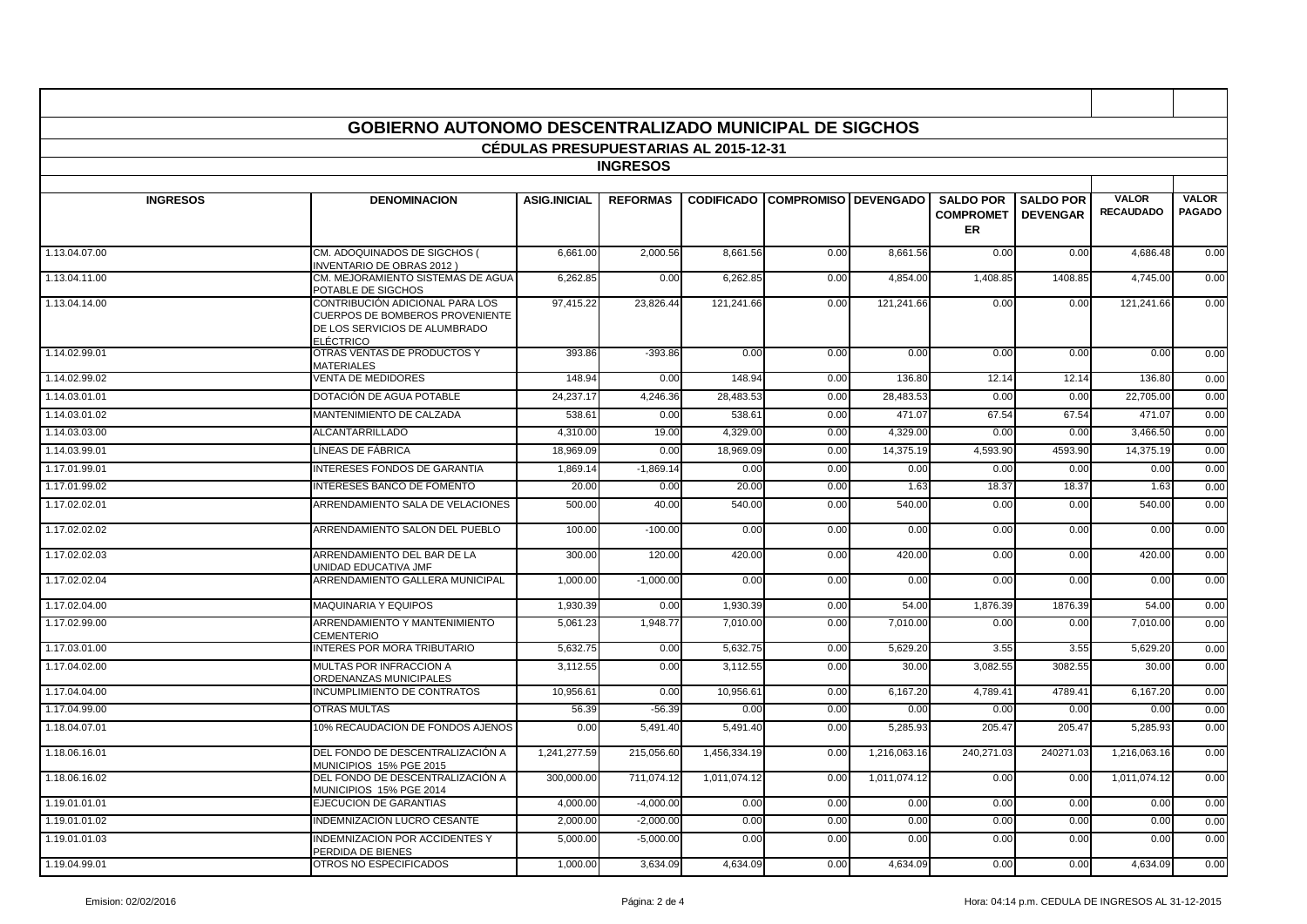|                 | <b>GOBIERNO AUTONOMO DESCENTRALIZADO MUNICIPAL DE SIGCHOS</b>                                                                   |                                              |                 |              |                                        |              |                                                   |                                     |                                  |                               |
|-----------------|---------------------------------------------------------------------------------------------------------------------------------|----------------------------------------------|-----------------|--------------|----------------------------------------|--------------|---------------------------------------------------|-------------------------------------|----------------------------------|-------------------------------|
|                 |                                                                                                                                 | <b>CEDULAS PRESUPUESTARIAS AL 2015-12-31</b> |                 |              |                                        |              |                                                   |                                     |                                  |                               |
|                 |                                                                                                                                 |                                              | <b>INGRESOS</b> |              |                                        |              |                                                   |                                     |                                  |                               |
|                 |                                                                                                                                 |                                              |                 |              |                                        |              |                                                   |                                     |                                  |                               |
| <b>INGRESOS</b> | <b>DENOMINACION</b>                                                                                                             | <b>ASIG.INICIAL</b>                          | <b>REFORMAS</b> |              | <b>CODIFICADO COMPROMISO DEVENGADO</b> |              | <b>SALDO POR</b><br><b>COMPROMET</b><br><b>ER</b> | <b>SALDO POR</b><br><b>DEVENGAR</b> | <b>VALOR</b><br><b>RECAUDADO</b> | <b>VALOR</b><br><b>PAGADO</b> |
| 1.19.04.99.02   | <b>INGRESOS POR SANCIONES</b><br>CAPACITACION)                                                                                  | 200.00                                       | $-200.00$       | 0.00         | 0.00                                   | 0.00         | 0.00                                              | 0.00                                | 0.00                             | 0.00                          |
| 2.24.01.04.00   | <b>MAQUINARIAS Y EQUIPOS</b>                                                                                                    | 500.00                                       | $-500.00$       | 0.00         | 0.00                                   | 0.00         | 0.00                                              | 0.00                                | 0.00                             | 0.00                          |
| 2.24.02.01.01   | LEGALIZACION DE BIENES MOSTRENCOS                                                                                               | 5,000.00                                     | $-5,000.00$     | 0.00         | 0.00                                   | 0.00         | 0.00                                              | 0.00                                | 0.00                             | 0.00                          |
| 2.28.01.01.00   | CONVENIO MIES (2015)                                                                                                            | 430,000.00                                   | 102,805.68      | 532,805.68   | 0.00                                   | 466.217.77   | 66,587.91                                         | 66587.91                            | 466.217.77                       | 0.00                          |
| 2.28.01.06.01   | DE ENTIDADES FINANCIERAS PÚBLICAS<br>(CONVENIO BEDE PARA ESTUDIOS DE<br><b>AGUA DE SIGCHOS)</b>                                 | 66.646.59                                    | 0.00            | 66.646.59    | 0.00                                   | 52.861.44    | 13.785.15                                         | 13785.15                            | 52.861.44                        | 0.00                          |
| 2.28.06.16.01   | DEL FONDO DE DESCENTRALIZACIÓN A<br>MUNICIPIOS 15% PGE 2015                                                                     | 2,896,314.37                                 | 501,798.74      | 3,398,113.11 | 0.00                                   | 2,837,480.58 | 560,632.53                                        | 560632.53                           | 2,837,480.58                     | 0.00                          |
| 2.28.06.16.02   | DEL FONDO DE DESCENTRALIZACIÓN A<br>MUNICIPIOS 15% PGE 2014                                                                     | 1,246,615.37                                 | 1,112,557.68    | 2,359,173.05 | 0.00                                   | 2,359,173.05 | 0.00                                              | 0.00                                | 2,359,173.05                     | 0.00                          |
| 2.28.10.02.01   | DEVOLUCION IVA 2013                                                                                                             | 358,416.82                                   | $-358,416.82$   | 0.00         | 0.00                                   | 0.00         | 0.00                                              | 0.00                                | 0.00                             | 0.00                          |
| 3.36.02.01.00   | CREDITO BEDE CONST. MERCADO 24 DE<br><b>MAYO</b>                                                                                | 282,981.18                                   | 0.00            | 282,981.18   | 0.00                                   | 185,818.08   | 97,163.10                                         | 97163.10                            | 185,818.08                       | 0.00                          |
| 3.36.02.01.01   | CREDITO BEDE (ESTUDIO AGUA DE LA<br>CIUDAD DE SIGCHOS)                                                                          | 44,431.06                                    | 0.00            | 44,431.06    | 0.00                                   | 35,240.96    | 9,190.10                                          | 9190.10                             | 35,240.96                        | 0.00                          |
| 3.36.02.01.02   | <b>CREDITO CIERRE TECNICO DEL</b><br><b>BOTADERO DE BASURA Y</b><br>CONSTRC.RELLENO SANITARIO DE LA<br><b>CIUDAD DE SIGCHOS</b> | 967,200.00                                   | 0.00            | 967,200.00   | 0.00                                   | 677,005.06   | 290,194.94                                        | 290194.94                           | 677,005.06                       | 0.00                          |
| 3.36.02.01.03   | FINANCIAMIENTO COMPLEMENTARIO<br>MERCADO 24 DE MAYO                                                                             | 0.00                                         | 328.222.83      | 328.222.83   | 0.00                                   | 262,578.27   | 65,644.56                                         | 65644.56                            | 262,578.27                       | 0.00                          |
| 3.37.01.01.01   | DE FONDOS DEL GOBIERNO CENTRAL                                                                                                  | 1,000,000.00                                 | $-756, 192.49$  | 243,807.51   | 0.00                                   | 243,807.51   | 0.00                                              | 0.00                                | 243,807.51                       | 0.00                          |
| 3.37.01.01.02   | DE FONDOS DEL GOBIERNO CENTRAL<br><b>CUERPO DE BOMBEROS</b>                                                                     | 200,000.00                                   | 46,137.68       | 246.137.68   | 0.00                                   | 246.137.68   | 0.00                                              | 0.00                                | 246,137.68                       | 0.00                          |
| 3.37.01.01.03   | DE FONDOS DEL GOBIERNO CENTRAL<br>CONST. MERCADO 24 DE MAYO                                                                     | 459,096.26                                   | $-207,470.98$   | 251,625.28   | 0.00                                   | 251,625.28   | 0.00                                              | 0.00                                | 251,625.28                       | 0.00                          |
| 3.38.01.06.01   | TITULOS DE CREDITO DE PREDIOS<br><b>RURALES</b>                                                                                 | 5,255.82                                     | 10,645.66       | 15,901.48    | 0.00                                   | 15,901.48    | 0.00                                              | 0.00                                | 15,901.48                        | 0.00                          |
| 3.38.01.06.02   | TITULOS DE CREDITO DE PREDIOS<br><b>URBANOS</b>                                                                                 | 12,524.13                                    | $-6,901.69$     | 5,622.44     | 0.00                                   | 5,622.44     | 0.00                                              | 0.00                                | 5.622.44                         | 0.00                          |
| 3.38.01.06.03   | TITULOS DE CREDITO MANT. TV.<br>PREDIOS URBANOS                                                                                 | 558.65                                       | 0.00            | 558.65       | 0.00                                   | 508.00       | 50.65                                             | 50.65                               | 508.00                           | 0.00                          |
| 3.38.01.06.04   | TITULOS DE CREDITO MANT. TV.<br>PREDIOS RURALES                                                                                 | 2,497.67                                     | 255.56          | 2,753.23     | 0.00                                   | 2,753.23     | 0.00                                              | 0.00                                | 2,753.23                         | 0.00                          |
| 3.38.01.06.05   | TITULOS DE CREDITO DE PLAZAS Y<br><b>MERCADOS</b>                                                                               | 294.02                                       | 0.00            | 294.02       | 0.00                                   | 162.00       | 132.02                                            | 132.02                              | 162.00                           | 0.00                          |
| 3.38.01.06.06   | TITULOS DE CREDITO DE PATENTES                                                                                                  | 1,746.48                                     | 0.00            | 1,746.48     | 0.00                                   | 721.20       | 1,025.28                                          | 1025.28                             | 721.20                           | 0.00                          |
| 3.38.01.06.07   | TITULOS DE CREDITO DE AGUA POTABLE                                                                                              | 5,000.00                                     | 547.29          | 5,547.29     | 0.00                                   | 5,547.29     | 0.00                                              | 0.00                                | 5,547.29                         | 0.00                          |
| 3.38.01.06.08   | TITULOS DE CREDITO DE RECOLECCION<br><b>DE BASURA</b>                                                                           | 4.978.53                                     | 830.47          | 5,809.00     | 0.00                                   | 5,809.00     | 0.00                                              | 0.00                                | 5.809.00                         | 0.00                          |
| 3.38.01.06.09   | <b>TITULOS DE CREDITO DE</b><br><b>ALCANTARILLADO</b>                                                                           | 1,372.69                                     | 0.00            | 1,372.69     | 0.00                                   | 935.75       | 436.94                                            | 436.94                              | 935.75                           | 0.00                          |